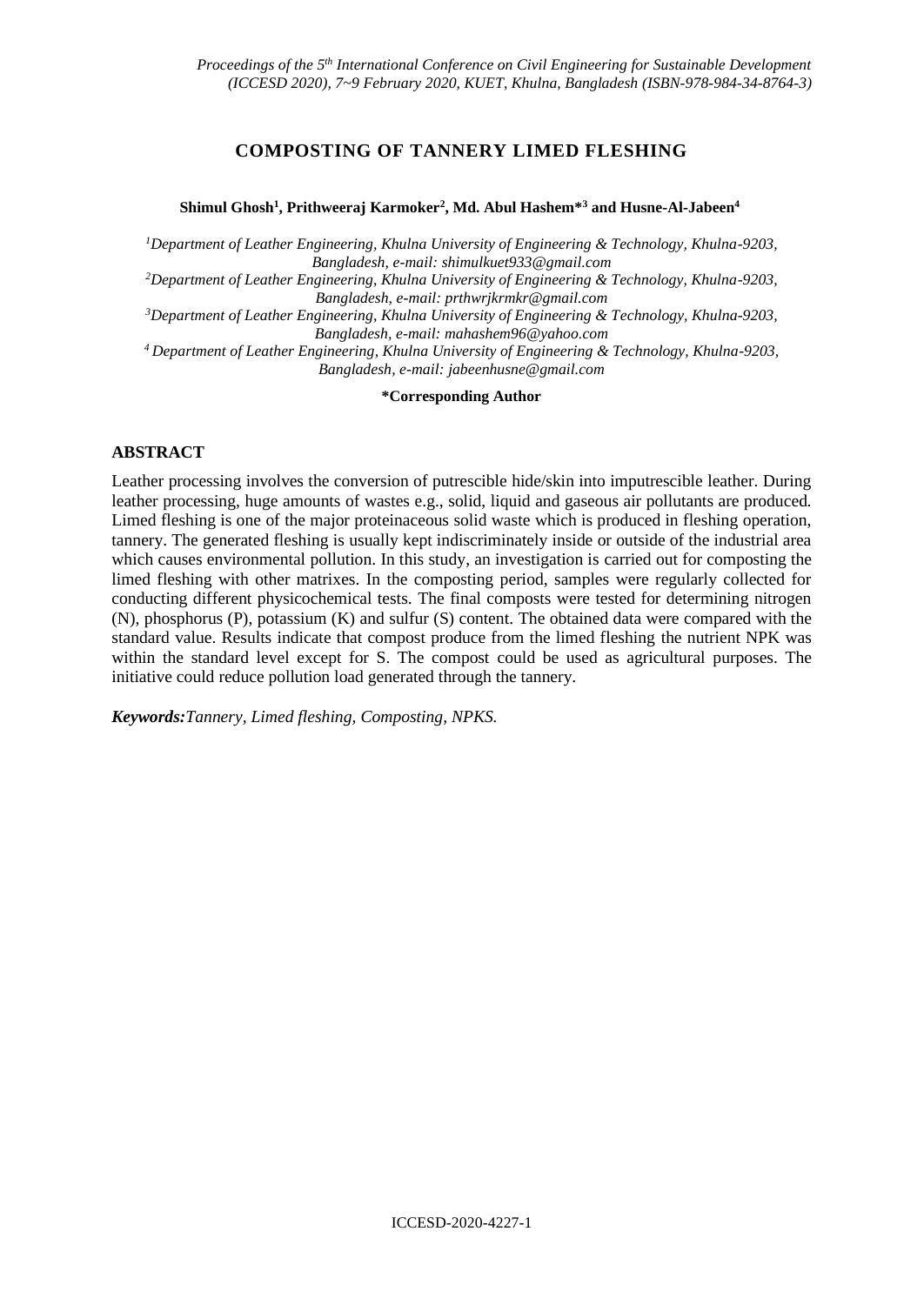## **1. INTRODUCTION**

The global concern of environmental changes with industrialization and agricultural development have become an important issue (Abedin, Akter & Arafin, 2015). Bangladesh is a developing country. In Bangladesh, tannery plays a vital role regarding gross output, value addition, export earnings. Tanning converts putrescible raw hide/skin into imputrescible leather (Covington, 2016). Tanning is a complex procedure comprising of several technological steps; each and every step-in leather processing generates a significant amount of solid and liquid wastes as well as gaseous air pollutants. Due to environmental pollution, the Department of Environment (DoE), Bangladesh has been categorized the tannery as 'red' category industry.

In various stages of leather processing, tanneries generate a significant amount of solid wastes.In tannery at beam house fleshing is one of the most indispensable mechanical operations where substantial amounts of inevitable solid waste (fleshings) are produced.In leather making, based on the according to the data received from the studies of several researchers, approximately 200 kg of leather is manufactured from 1 ton of wet-salted skin/hide (Veeger, 1993) andmore than 600 kg is generated as solid wastes during the transformation of raw skin/hide into leather (Boopathy, Karthikeyan, Mandal & Sekaran, 2013). It is reported that fleshings are the 50-60% of total solid wastes generated in the tanning industry (Kanagaraj,Velappan, Babu & Sadulla, 2006). In Bangladesh, yearly 33.80 thousand tons wet salted cowhide and 24.80 thousand tons wet salted goatskin are taken for leather production in which  $10.3\times10^3$  MT fleshings from the wet salted cowhide and  $9.8\times10^3$  MT fleshings from the wet salted goatskin are generated during fleshing operation (Hashem, Nur-A-Tomal & Mondal, 2015). Fleshing contain alkaline pH (12.3±0.2), fat 4-18%, protein 5-7%, lime 2-6%, sulphide 2-4% (Lupo, 2006).

Tannery solid waste (fleshings) management has become a major environmental issue in Bangladesh. Till today, numerous works have been done to utilize the limed fleshings. Limed fleshings waste are widely used as a fat liquor in leather processing (Nasr, 2017). Extracted fat from cowhide limed fleshings in the tannery for soap production is a significant tannery solid waste management (Hashem & Nur-A-Tomal, 2015). Also, limed fleshing is used for the production of glue and gelatine to keep the environment clean (Kanagaraj,Velappan, Babu & Sadulla, 2006). Tannery limed fleshings has been utilized to produce compost using bacteria (Ravindran & Sekaran, 2010). Till now, composting is not so much popular for the utilization of limed fleshings. At the present time, composting is the better option of solid waste management especially organic solid waste than all other options. various microorganisms break down organic matter into the simpler nutrient-rich product, which is used as a soil conditioner. It is much better than chemical fertilizer because it is not associated with any kind of risk.

In this study, the preparation of compost using cow dung and limed fleshing with different ratio ensuring anaerobic condition. Anaerobic digestion constitutes one of the most efficient biological methods by which emissions of GHG, particularly ammonia and methane (Holm-Nielsen, Seadi & Oleskowicz–Popiel, 2009) can be reduced, with the additional benefit of energy recovery through the production of biogas, a renewable fuel composed mainly of methane (50-80% volume fraction) and carbon dioxide (Tambone,Scaglia, D'Imporzano, Schievano,Orzi & Salati 2010). This gas can also be used to produce electricity or heat, or as vehicle fuel (Holm-Nielsen, Seadi&Oleskowicz-Popiel, 2009). Composting depends on the pH, moisture content and temperature.

In the present day, an attempt was made to utilize the limed fleshings for making compost at costeffective technique ensuring environment friendly solid waste management. The main aims of this study are (i) developing environmentally solid waste management by preparing to compost from limed fleshings which is used as organic compost for the agricultural field, (ii) To contribute to the environment by means of cleaner leather production.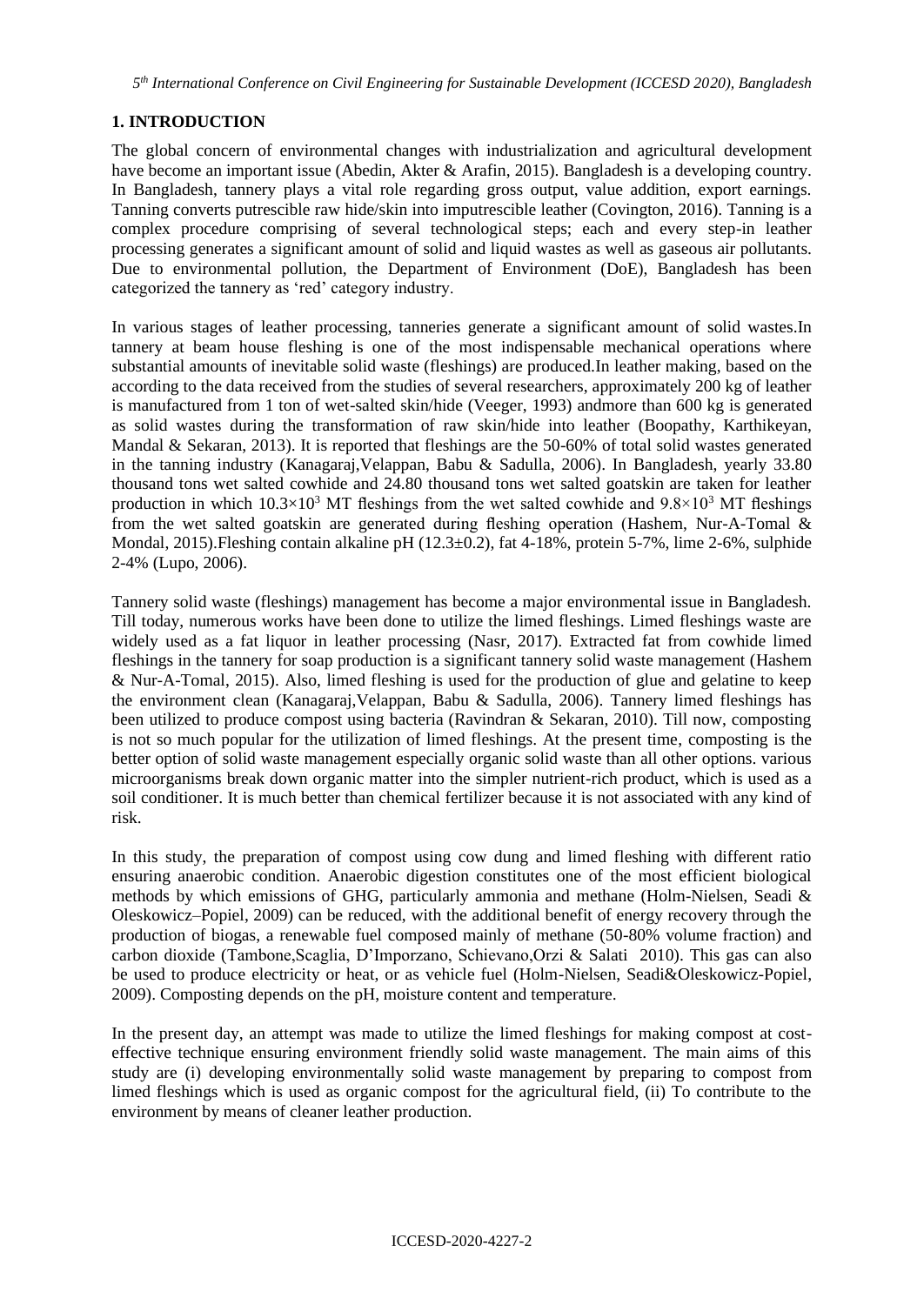*5 th International Conference on Civil Engineering for Sustainable Development (ICCESD 2020), Bangladesh*

# **2. METHODOLOGY**

### **2.1 Sample Collection**

Cowhide limed fleshing were collected from the tannery at Khulna, Bangladesh. Just after fleshing operation, limed fleshing was put in a polyethylene bag and brought back to the laboratory immediately for experimentation. Cow dung was collected from the house of a local habitant of Teligati, Fulbarigate, Khulna. For the germination test, Pepper seeds, Gourd seeds, coriander seeds were collected from Doulatpur bazar, Khulna.

### **2.2 Sample Preparation**

After the collection of limed fleshings, it was chopped into very small pieces and mixed with cow dung in anaerobic condition with the different ratio which is shown in Table 1.



Figure 1: Sample preparation using limed fleshing and cowdung

| ID   | <b>Composition</b> | Ratio |
|------|--------------------|-------|
| CF11 | Cow dung: fleshing | 1.1   |
| CF21 | Cow dung: fleshing | 2.1   |
| CF31 | Cow dung: fleshing | 3.1   |
| CF41 | Cow dung: fleshing | 1۰۱   |

Table1: Ratio of cow dung and fleshing

Then the above-stated composition was put into the polybags and kept underground for anaerobic degradation. The compositions were withdrawn from underground after16 days and kept for rest until the smell is removed. The CF11, CF21, CF31, and CF41 seems to the proper conditions for composting.

## **2.3 Reagents**

0.2N sulphuric acid, 4% boric acid, 40% sodium hydroxide, molybdo-vanadate, 1N ammonium hydroxide, mono-calcium phosphorus, 25% nitric acid, acetic-phosphoric acid, barium sulphate, barium chloride and gum acacia-acetic solutions were used for determining different species in this study.

## **2.4 Determination of Moisture Content**

The moisture content of the samples was determined by the oven-dried laboratory method. A container was cleaned with lid dry it and weigh it. Then a sample was taken into the container and weighed with lid and the sample was dried to constant weight maintaining the temperature between 105°C to 110°C for a period varying with the type of sample but usually 16 to 24 hours. Finally, the constant weight was recorded for the container with the dried sample.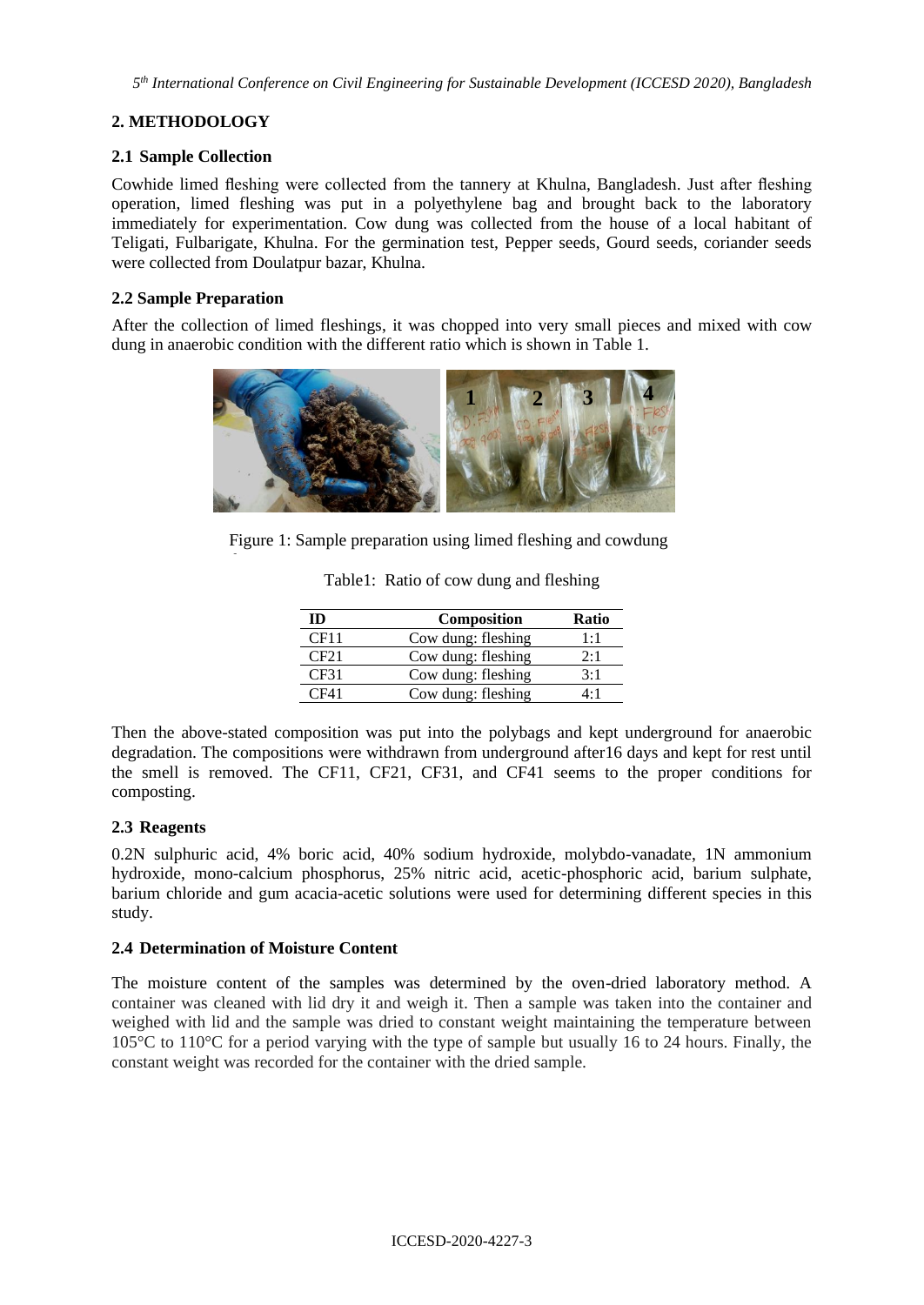### **2.4.1Reconciliation of Moisture Content**

### *2.4.1.1 Conditioning of CF11*

Maintaining standard moisture content for compost the whole amount of CF11 sample i.e.167 g of CF11 e.g. the mixture of dried cow dung and fleshing were taken. 64 g water in the mixture of the sample was added for ensuring required moisture content. Then the sample and the water were mixed well.

### *2.4.1.2 Conditioning of CF21*

Maintaining standard moisture content for compost the whole amount of CF21 sample i.e.167 g of CF21 e.g. the mixture of dried cow dung and fleshing were taken. 64 g water in the mixture of the sample was added for ensuring required moisture content. Then the sample and the water were mixed well.

### *2.4.1.3 Conditioning of CF31*

Maintaining standard moisture content for compost the whole amount of CF31 sample i.e.170 g of CF31 e.g. the mixture of dried cow dung and fleshing were taken. 60 g water in the mixture of the sample was added for ensuring required moisture content. Then the sample and the water were mixed well.

### *2.4.1.4 Conditioning of CF41*

Maintaining standard moisture content for compost the whole amount of CF41 sample i.e.140 g of CF41 e.g. the mixture of dried cow dung and fleshing were taken. 55 g water in the mixture of the sample was added for ensuring required moisture content. Then the sample and the water were mixed well.

### **2.5 Determination of pH**

The pH of the conditioned samples (a mixture of fleshings and cow dung) was measured by using the pH (UPH-314, UNILAB, USA) meter. Before measuring the pH, the meter was calibrated with the standard buffer solution.

### **2.6 Determination of Nitrogen Content**

Total Nitrogen content of the compost sample was estimated by the micro-Kjeldahl method as per the procedure suggested by AOAC (1995). The compost sample was digested by adding sulphuric acid in the presence of a catalyst at the temperature between  $360-410^{\circ}$ C. Then, the digested sample was heated by passing steam at a steady rate and the liberated ammonia absorbed of 4% boric acid containing mixed indicator solution kept in aconical flask with the absorption of ammonia, the pinkish colour was turned to green. Finally, the green colour distillate was titrating with 0.02N sulphuric acid and the colour changed to original shade (pinkish colour).

### **2.7 Determination of Phosphorus Content**

Phosphorus content of the compost sample was estimated by spectrophotometric molybdo–vanadate method. For ensuring the standard value of phosphorus content, it is important to determine the P content of the compost. The compost sample solutions were mixed with molybdo–vanadate reagent was added makes up the volume with transmittance/absorbance was read at 420 mμ (blue filter). Finally,ammonium molybdate vanadate solution was added and then shaken the content and turned into the yellow colour complex.

### **2.8 Determination of PotassiumContent**

The potassium content of the compost sample was determined by extracting the soil with neutral normal ammonium acetate solution. The compost sample solutions were taken in a different volumetric flask and 5g of the sample was added to the flasks with 25 mL 1N ammonium hydroxide.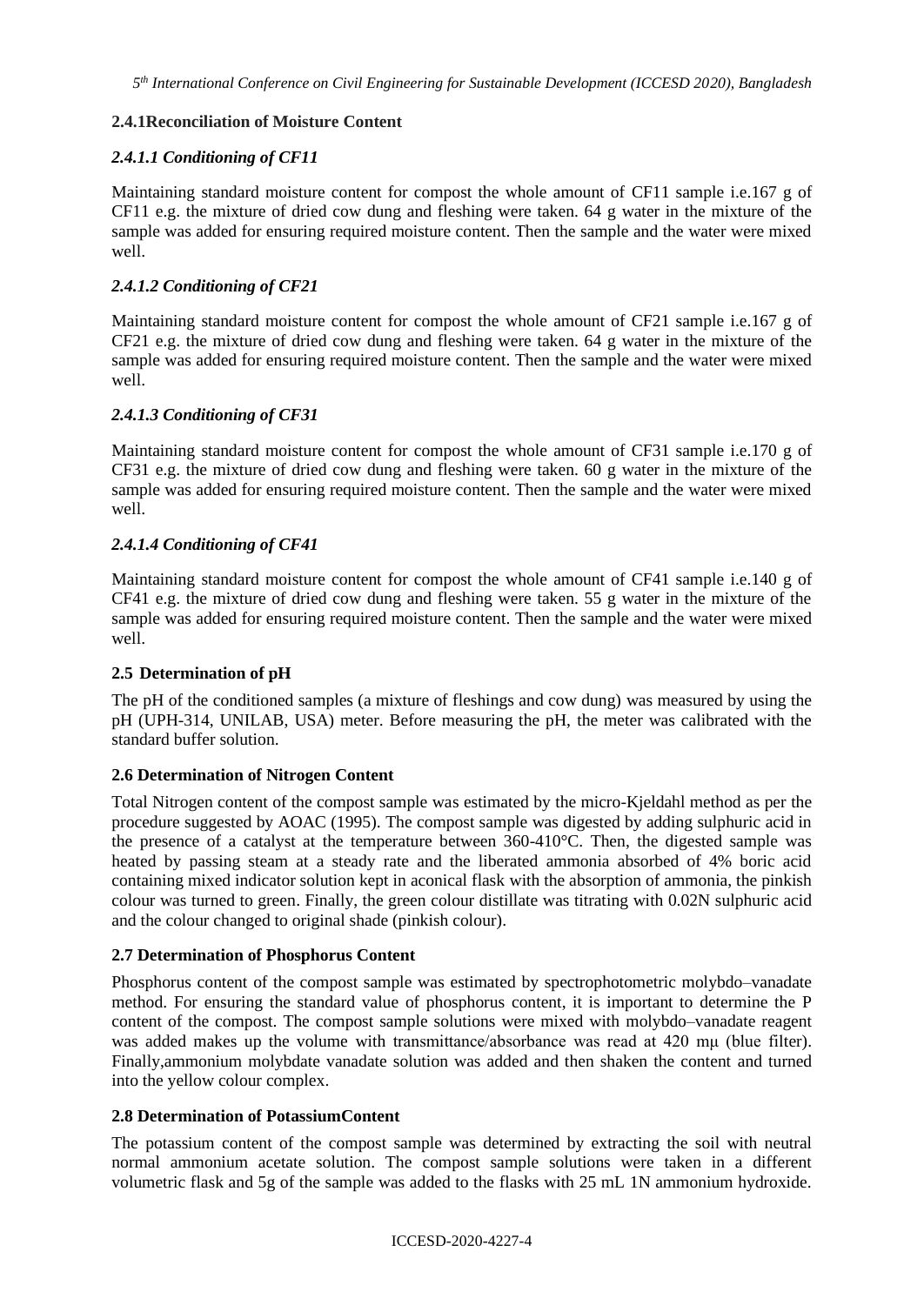Then the solution was shaken for 5 minutes and then filtered through Whatman No.1 filter paper. Now, the potassium extract was measured by flame photometer after calibration.

#### **2.9 Determination of SulphurContent**

Sulphur is estimated by the turbidimetric method. For ensuring the standard value of S content, it is important to determine the S content of the compost. The compost sample was mixed with monocalcium phosphorus ensuring shaken for one hour and filtrated through the Whatman No. 1 filter paper. After filtration, the filtrate mixed with nitric acid, acetic phosphorus acid and barium sulphate ensuring the precipitation of barium chloride. Then gum acacia–acetic acid solution was added and measured the colour intensity at 440 nm (blue filter).

#### **2.10 Germination Test**

Germination is the process by which an organism grows from a seed or similar structure. The most common example of germination is the sprouting of a seedling from a seed of an angiosperm or gymnosperm.The visual test of the compost was carried out by sowing seeds in compost with the soil. The soil was mixed with all the samples of compost in different ratiose.g., CF11: Soil (1:1), CF11: Soil (1:2) and CF11 (1:3) in the crocks same as for others.Approximately 5-6 pieces of pepper seeds and two pieces of gourd seeds were added in the composts which were placed 2-3 cm below from the surface with ensuring sprinkling water on the mixtures for keeping observation of germination.

#### **3. RESULTS AND DISCUSSION**

#### **3.1 NPKS in Compost**

In Figure 2 depict the nutrient content of the final compost. The maximum N content  $(3.1\%)$  was found in the CF31 and N content (2.1%) found in CF21 isminimum comparing other samples i.e. CF11 and CF41 whose have N content 2.3% and 2.4%, respectively. Inorganic phosphorus (P) was another important nutrient in compost which is presented in a maximum amount (2.5%) in CF41 and found minimum content (2.0%) in CF11. Also, P content in CF21 and CF31 are 2.2% and 2.4% which is gradually increased with the amount of cow dung.



Figure 2: NPKS content of the compost

Also, Figure 2 also shows the Potassium (K) content in compost in percentage (%). The maximum K content  $(1.0\%)$  present in CF41 and minimum content  $(0.6\%)$  of K show in the CF11. Also, K content in other samples of compost i.e. CF21 have 0.8% and CF31 have 0.9%. Sulphur (S) is a significant nutrient for plant growth. The dotted line with triangle represents the S content in the compost. Among the different types of sample composition, the maximum S content (1.1%) was found in the CF41 and the compost sample named CF21 and CF31 both have same S content (1.0%) which is minimum.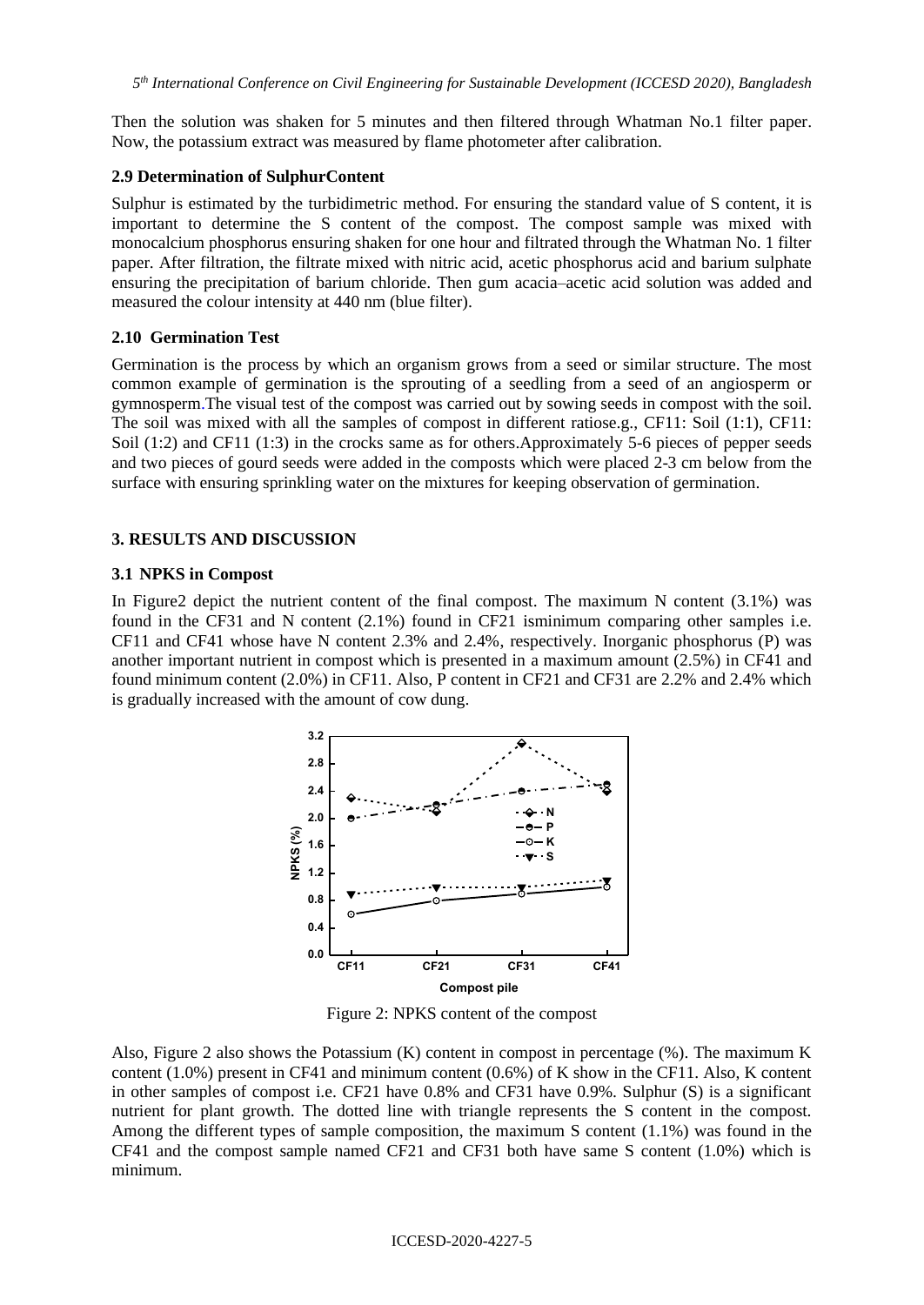### **3.2 Nutrient comparison with standard**

Table 2 shows the nutrient content of the final compost. In CF11 (CD: LF=1:1), the nutrient N, P, K and S content were 2.3%, 2.0%, 0.6% and 0.9%, respectively. The three nutrients for the all ratio of CD: LF (Cow dung: limed fleshing) i.e. NPK meet the standard value (N= 0.5-4.0%; P= 0.5-3.0% and K = 0.5-3.0%) as declared by the Bangladesh Government. Although the S value was higher than the standard value (S=0.1-0.5%). It may be the reason is that limed fleshing content higher amount of sulphide. The pH for the CF11, CF21 and CF31 was 7.6, 8.4 and 8.5, respectively. Only the pH of CF41 (8.8) was at the closed margin.

| <b>Parameters</b> | <b>CD: LF</b> (1: 1 | CD:LF(2:1) | CD:LF(3:1) | CD:LF(4:1) | <b>Standard</b> | Unit |
|-------------------|---------------------|------------|------------|------------|-----------------|------|
| pH                |                     |            |            | 8.8        | $6.0 - 8.5$     |      |
|                   | 2.3                 |            |            | 2.4        | $0.5 - 4.0$     | $\%$ |
|                   | 2.C                 |            |            |            | $0.5 - 2.0$     | %    |
|                   | 0.6                 |            | ገ ዓ        | 1.0        | $0.5 - 3.0$     | $\%$ |
|                   |                     |            |            |            | 0.1-0.5         | $\%$ |

Table2: Tested results of NPKS for the final compost

The nutrient (NPKS) in CF21, NPK hasthe ability to meet the standard value as the value 2.1%, 2.2% and 0.8%, respectively. But the S content (1.0%) is almost doubled than the maximum standard value (0.1-0.5%) and it is happened not only for CF21 but also for other compost sample i.e. CF31 which have S content is 1.0% and CF41 which have 1.1% S content. However, the NPK content of CF31 (N= 3.1%, P=2.4% and K=0.9%) and CF41 (N=2.4%, P=2.5% and K=1.0%) both of composts satisfy the Bangladesh standard for compost. Among four compost the maximum N content was in CF31 i.e. 3.1%. The higher amount of PKS content was in CF41. It seems that the higher amount of limed fleshing the higher thepH.As the digestion process was done by the anaerobic condition the S content remains in the compost is higher than standard which is seen in the above table. If the composting process would be carried out by aerobic digestion then the S content might be reduced which is the possible solution for high S content problem in compost and to meet the standard value.

## **3.3 Moisture content of final compost**

As the composting process was conducted under anaerobic condition, after mixing all ingredients the moisture content was maintained between 45-55% with sprinkling water. Huge (1993) reported that in composting, moisture content should be maintainedbetween 40-60%. The composting was conducted 35 days and every 7 days the moisture was monitored. The moisture content of the final compost is depicted in Table 3.

| <b>Sample ID</b>    | Moisture content $(\% )$ |
|---------------------|--------------------------|
| $CF11 (CD: LF=1:1)$ | 40.03                    |
| $CF21 (CD: LF=2:1)$ | 41.02                    |
| $CF31 (CD: LF=3:1)$ | 42.07                    |
| $CF41 (CD: LF=4:1)$ | 41.90                    |

Table 3: Moisture content of the compost

It is clear from Table 3 that the moisture content of CF31 was 42.02% which indicatethe satisfactory level of moisture content was during compostingcompared thansamples.The lowest moisture content i.e.40.03% was in the sample of CF11. The moisture content in the sample CF21 and CF 41 was 41.02% and 41.90%, respectively. It is obvious that during composting, in all samples the moisture content was enough for composting to meet the optimum moisture content for satisfactory microbial activity.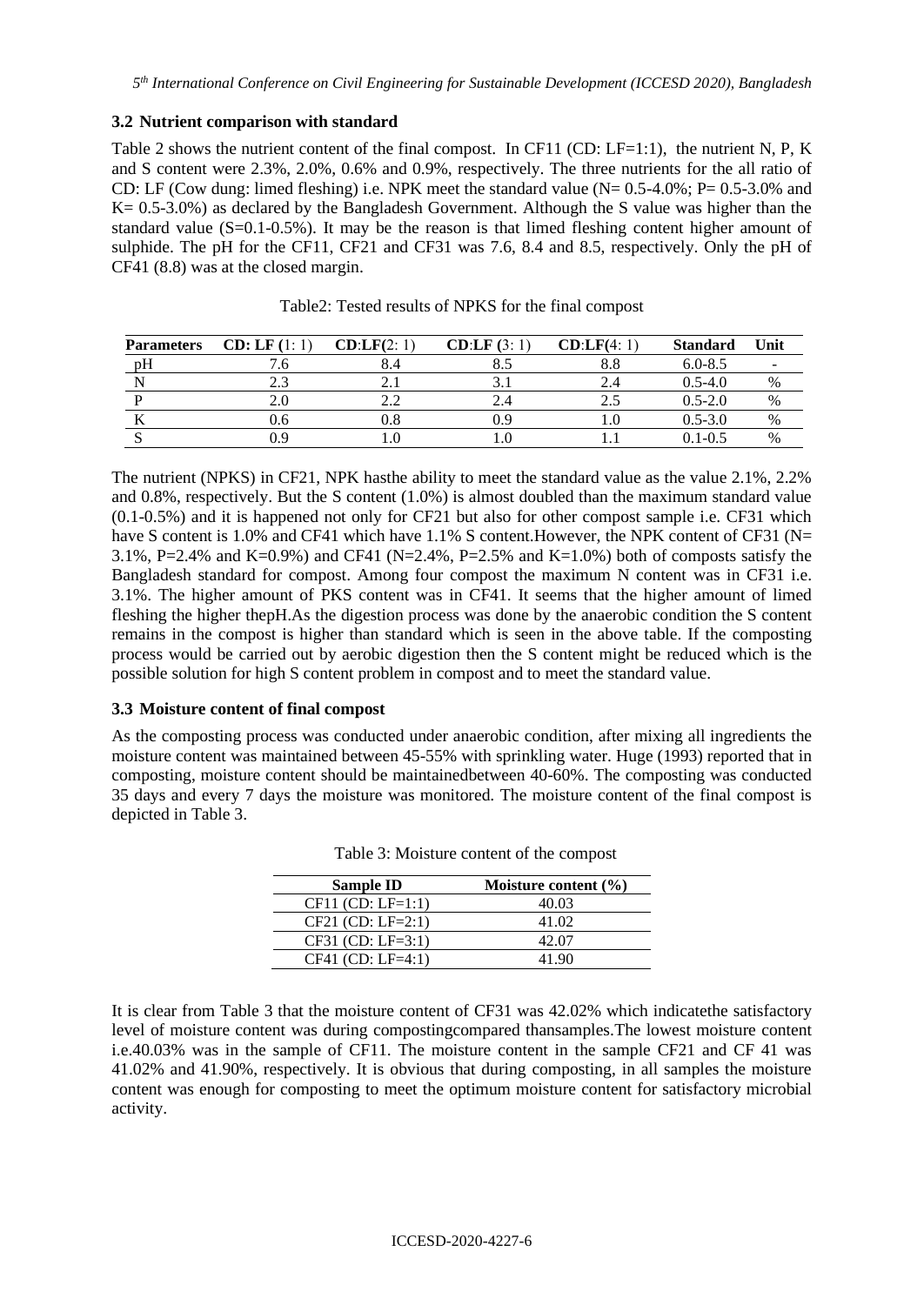### **3.4 Germination of pepper and gourd seeds**

The suitability test of compost for agricultural purposes was carried out by germination of pepper seeds and gourd seeds. Among the compost samples, CF31 (CF:Soil=1:2) and CF41 (CF: Soil=1:3)have better germination as the significant growth of pepper plantwhich is shown in the Figure 3 as the NPKS content of those samples are comparatively higher than other samples i.e. CF11 (N=2.3%, P=2.0%, K=0.6% and S=0.9%) and CF21 (N=2.1%, P=2.2%, K=0.8% and S=1.0%). After 2 weeks of observation, the sample CF31: Soil=1:2 has better plant height but was not so much nourished.



Figure 3: Germination test by sowing pepper seeds and gourd seeds

In contrast, CF41: Soil=1:3 was the most nourished with less plant height of pepper plants. Moreover, the sample CF21 (CF21: Soil=1:1) represents the better germination results in terms of the growth of gourd plants which is also shown in Fig.3. The indiscrimination in the growth of the plants in terms of plant height and nourishment due to the variation in the amount of soil and uneven nutrient i.e. some of the nutrients contribute to plant height and some other contribute to plant nourishment.

## **4. CONCLUSIONS**

Fleshing has a negative effect on the environment. This study is an approach of preparing compost from limed fleshing which could be a solution to manage the solid waste in the tannery. Compost is used as a very effective natural fertilizer without environmental disturbance. hazards. Compostprepared from their respective organic wastes possessed considerably higher levels of major nutrients-NPK except S. The composting process could be optimized in reducingSulphur content at the standard level.

## **ACKNOWLEDGEMENTS**

Authors are indebted to the personnel of the Department of Leather Engineering, Khulna University of Engineering & Technology (KUET), Khulna- 9203, Bangladesh for conducting the required laboratory facilities.

### **REFERENCES**

- Abedin, J.M., Akter, S., &Arafin, S.A.K. (2015). Chromium toxicity in soil around tannery area, Hazaribagh, Dhaka, Bangladesh, and its impacts on environment as well as human health.International Journal of Innovative Research in Advanced Engineering, 2, 119-122.
- AOAC, Official Methods of Analysis.16th edition, Association of Official Analytical Chemists, Washington, DC, 1995.
- Boopathy, R., Karthikeyan, S., Mandal, A.B, &Sekaran, G. (2013). Characterization and recovery of sodium chloride from salt-laden solid waste generated from leather industry. Clean Technologies and Environmental Policy, 15, 117-124.